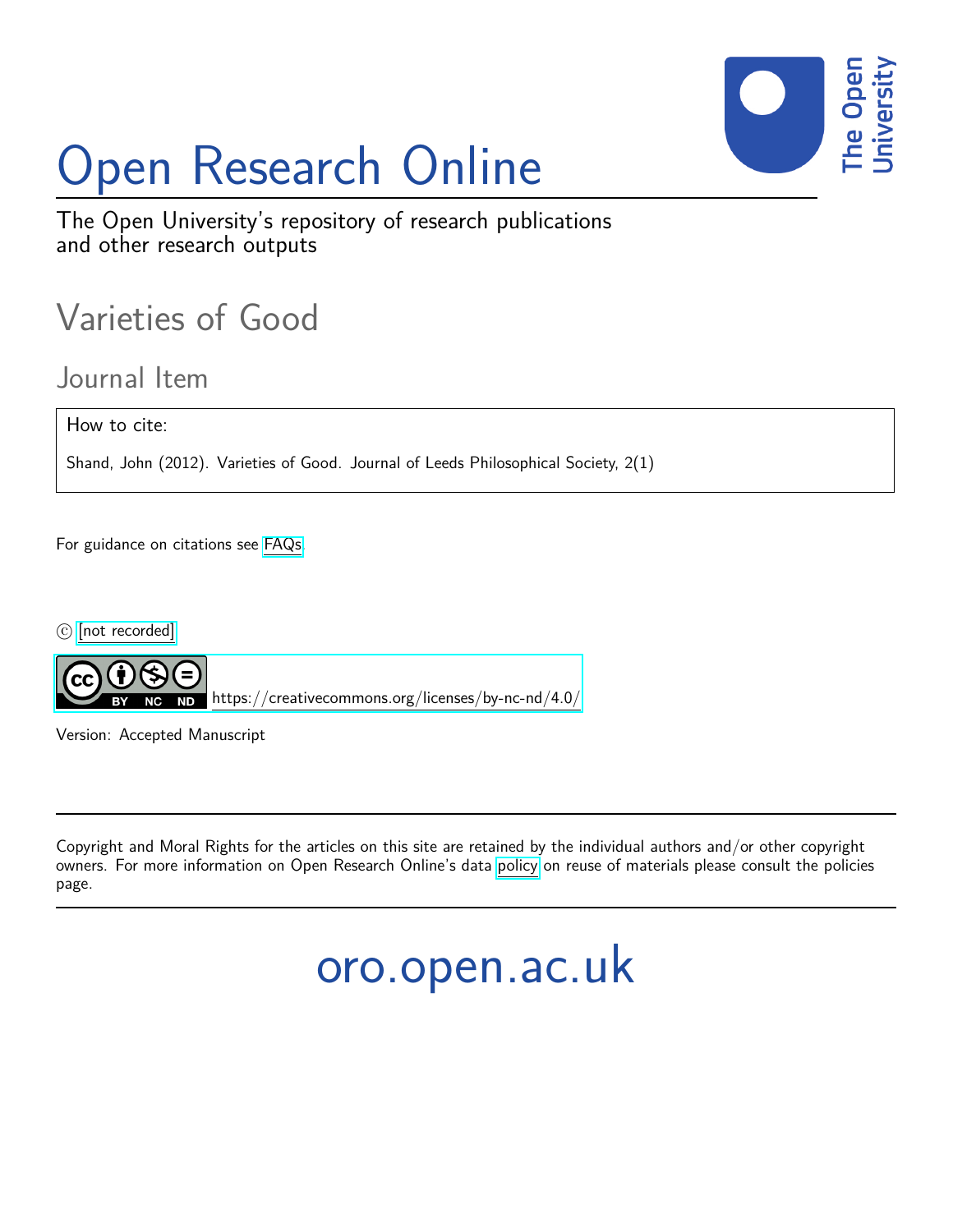## Varieties of Good

Dr. John Shand

The Open University

#### Abstract

The argument in this paper is that there is often a confusion between saying of something that it is intrinsically good and saying that it is good as an end-in-itself. It leads to the accusation that if you do not value something as having intrinsic worth, you must be valuing it merely instrumentally, and as having value because it promotes something else that you value. This is a mistake that distorts arguments about value, including moral value. The mistake includes seeming to have to assert that many things have intrinsic value, else they could not be defended as having value as ends-in-themselves, leaving them as valuable only insofar as we can make use of them.

### 1 Varieties of Good

Let us consider as our example trees. One could pick any number of other things that might by someone be said to have value. The way the matter is sometimes put is that if you do not grant intrinsic worth to trees, then you must be granting them only instrumental value, such as for firewood or furniture manufacture. This is a mistake. Someone who holds the first part of the inference is not committed to holding the second part. Indeed, as will be seen later, it is logically impossible for him to do so if it were applied universally to all objects of value. But before moving onto that, let us see how a confusion gives rise to the idea that the inference follows.

In order to do this, we have to see what we mean by something having *intrinsic value* and something *valued as an end-itself*, and see that they are not the same thing. Thus to assert the latter is not to assert the former, and to deny the former is not to be forced to deny the latter.

The pertinence to this observation has been given new energy by the confusion which gives rise to its being propagated by the Green movement. (Although this is an aside as far as the argument is concerned). It is sometimes said that if one does not values trees say those in a stricken and much-harvested rainforest - intrinsically, one must be saying that the only value the trees can have must be instrumental.

Even before the Green movement got up a head of steam, however, the same arguments were applied to art. The assertion would be that if art were only valued for its promoting something else - such as an elevated or improved character, or because it galvanises people to political action, or because it produces in us certain emotions - then one must be asserting that its value is only instrumental and not intrinsic. This is said to have the undesirable consequence that it denigrates the true value of art since the artwork might be replaced by something else - perhaps a drug in the case of emotion - that produces the same effect. The worth of the intrinsic aesthetic - or more vaguely, artistic - qualities is said to be lost. But this again is to confuse an art object having intrinsic value with its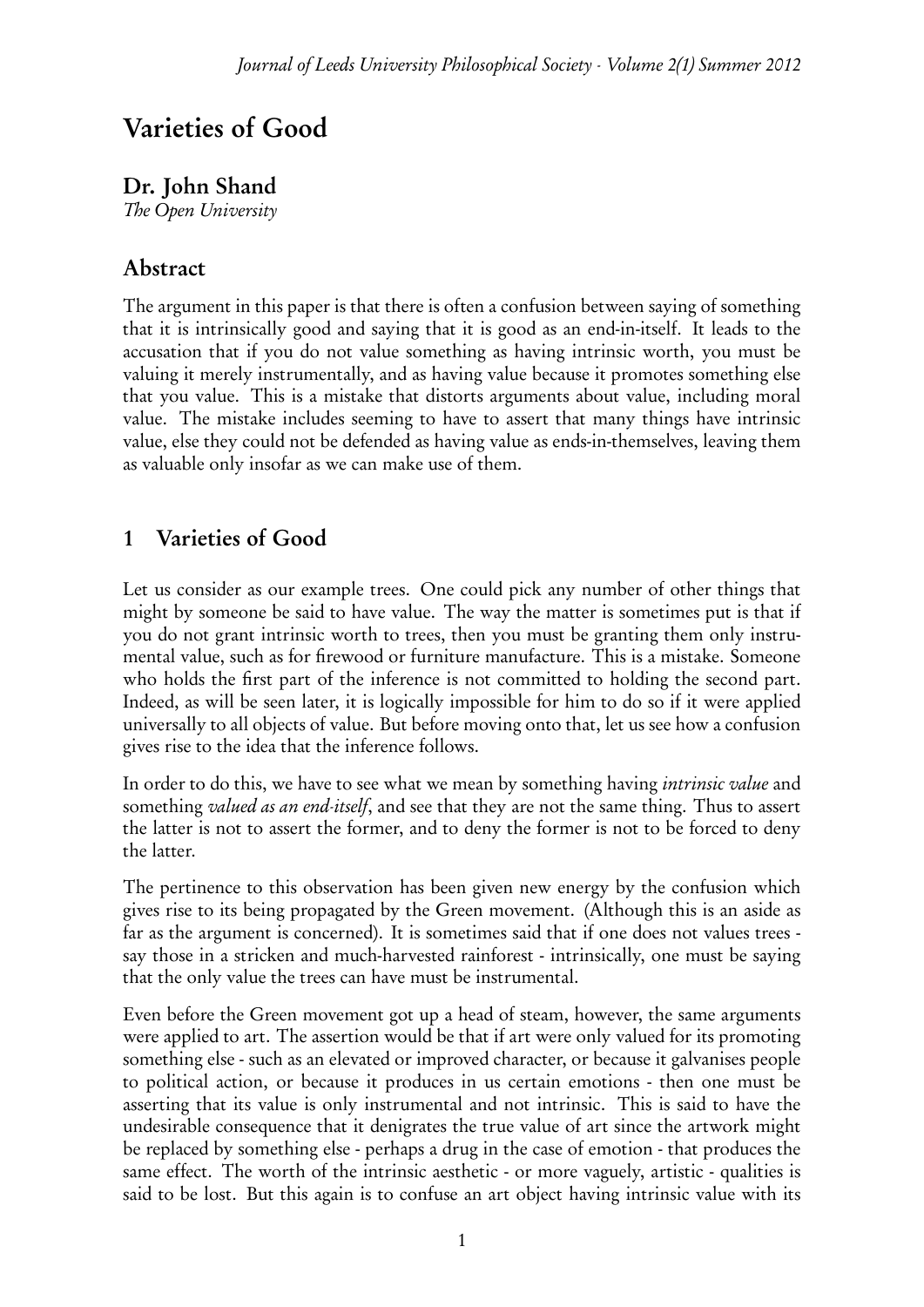having value as an end-in-itself. A denial of the former is not in fact a denial of the latter and thus an assertion of mere instrumental value.

We need now to turn to what is meant by 'intrinsic value' and how this may be contrasted with 'valued as an end-in-itself'. By 'intrinsic value' I would understand something having value 'in itself' regardless of what anyone valued. By 'anyone' here, I do not mean just what humans value - or more broadly, what people value (there may be valuing aliens, and even creatures on our own planet who may be granted the capacity of truly valuing things who may in some extended sense be regarded as 'people') - but rather any creature that is capable of valuing. We have to tread carefully here, but the extremes are clear enough. It is clear that things that are inanimate are not normally regarded as valuing things. Turning to live things, we might wonder whether trees, dogs, and dolphins may be said to value things. Fortunately, nothing hangs upon making a decision about this as far as the argument here is concerned. All that matters is that intrinsic value involves things having value! independently of whatever valuing creatures there are and whatever such creatures value. That there can be intrinsic value in this sense, I will argue briefly later, is in fact doubtful; but in any case it does not follow that things cannot have value as ends-in-themselves perforce they do not have intrinsic value.

Let us suppose that things can only have value in a way dependent upon creatures that are capable of valuing things. This does not, as is sometimes supposed, assert that things may only have value instrumentally, or 'for the sake of something else'. Indeed a little thought shows that this would in any case be impossible. Not *everything* can have value because of something else that we value, as we would then be involved in an infinite regress in which no item in the chain could have value save for the value of the next item in the chain, and then the same for that item and so on, with nothing in the end having any value. For anything to have value - even for those who believe that things have value only because they are valued - far from entailing that things could have only instrumental value, entails that some things at least have value as ends-in-themselves. That is indeed how it is seen to work. It is perfectly possible to say that things have value only because ! they have value for valuing creatures, and also to say that, while such things do not have intrinsic value (however that can be), they have value as ends-in-themselves. Valuing creatures can value things as ends-in-themselves. They need not value things only as means; indeed, universally applied, they cannot, without the result being that nothing has value.

Returning to trees. We can value trees without the trees having a value instrumentally and we can value them as ends-in-themselves, without supposing that they have intrinsic value. We can just decide, or come to think, that in some situations, trees are the end of the line - we just like to have trees around, regardless of anything else we value. To say that things only have value as a result of the value that we - or more generally, valuing creatures - place on them is not to say, or even risk saying, that they must therefore be valued only instrumentally - it is consistent with this value being that of an end-in-itself.

Part of the problem of seeing this arises from contrasting 'intrinsic value' with 'extrinsic value', and supposing that to value something extrinsically is the value it has only for 'for the sake of something else', that is instrumentally. Valuing something for the sake of something else is indeed to value it instrumentally, but it is not the same as saying that something can have value *only because* of something else and not intrinsically. It is to bundle too much under the concept of extrinsic, and conflate what should be distinguished. The something else here, it is contended, is that there are creatures that value things. But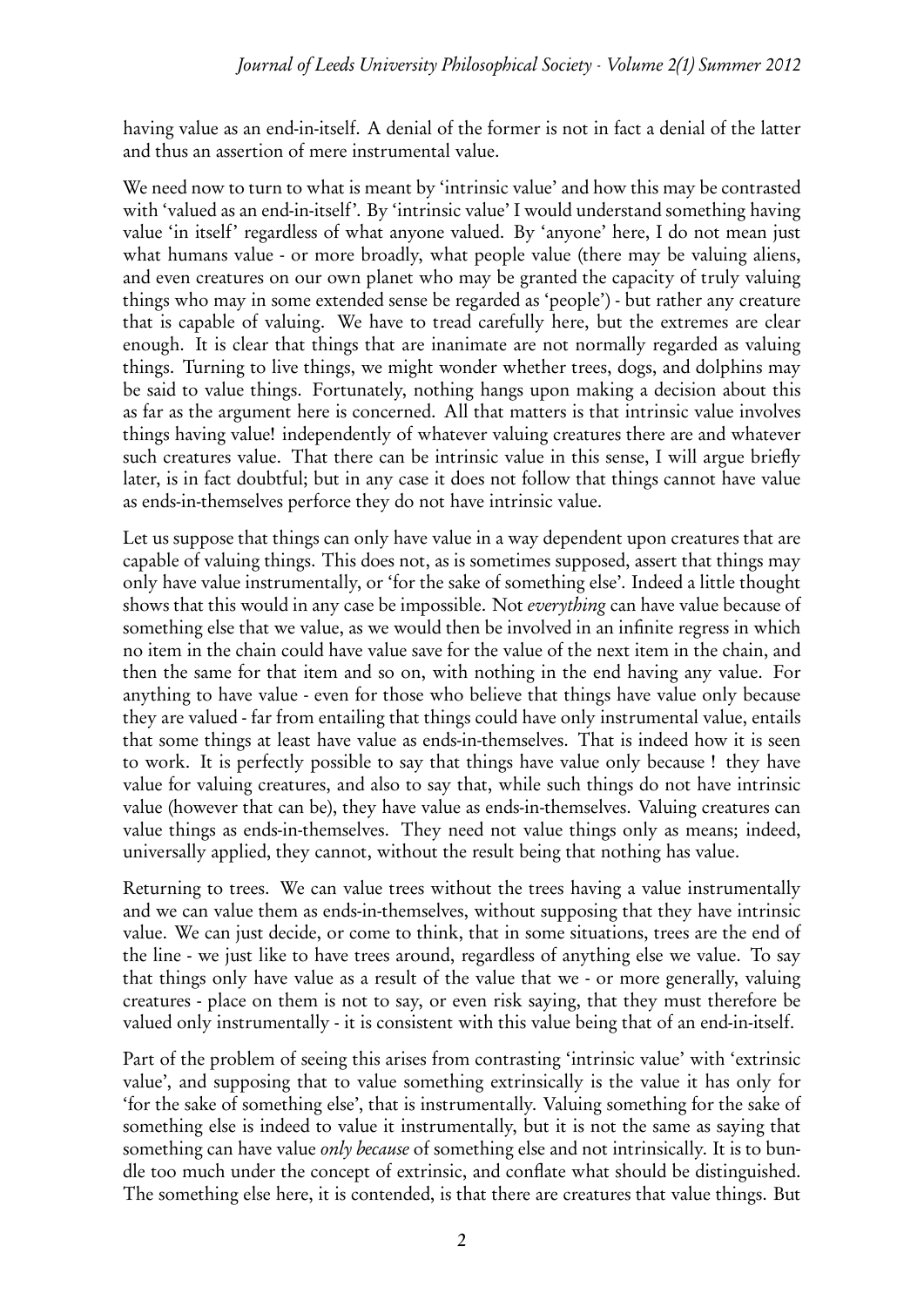to repeat, such creatures can value things as ends-in-themselves and not extrinsically in the sense of 'for the sake of something else'. Something can have value because of something else, but not *for the sake of something else*, and it be valued as an end-in-itself.<sup>1</sup>

We need to clear up another possible confusion here. Saying that trees may be valuable as ends-in-themselves is not to say that they have, let alone have to have, *absolute* value. That is, we do not need to be committed to holding that another value cannot come higher in what we value and trump a lower value. We might perfectly imagine that in order to save the children in the orphanage as the fire rampages through the forest, we need to cut a swathe through the forest. But we can well see that this is consistent with still valuing the trees, even the trees we cut down, as ends-in-themselves. Indeed, we may regret having to cut the trees down, and to a certain extent as the trees served no instrumental purpose we may see how this indicates that we did truly value the trees as ends-in-themselves.

So it is false, as some Greens and some in philosophy of art have asserted, that we have to say that things must have intrinsic value if they are not to have only instrumental value. The value of things may depend on their being valued, but that does not mean that that value cannot be as an end and not as a means.

It may also be argued that the whole idea of things having intrinsic value is in any case doubtful, and is perhaps even absurd. Suppose there were no creatures in the universe capable of valuing things. We do not have to be too exact about what this means for the purposes of the argument. We do not have to get tied up in which creatures are capable of valuing things and why. The first because we know that we value things: they are important to us, we may love them, we may like them just for what they are. The second because we know what it means to say that an entity is incapable of valuing things: rocks cannot value things. Given this, we know what a universe would be like if it had no creatures capable of valuing things: such a universe would have in it only things like rocks, and not things anything like us. Does anything have value in such a universe? I argue that it does not. It no longer makes sense to say that good or bad things can happen in such a universe; rather t! hings just happen or they do not. The resistance to this conclusion stems from a contradiction, that of somehow positing such a universe while also somehow imagining that we are floating around to view it. Both not there and yet there. In such a universe, when the earth is swallowed by the Red Giant that the sun will probably become one day, it makes no sense to say this is a bad or a sad thing if we strictly adhere to there being no-one there to value the event. You have really got to work hard here to think yourself out of the picture; to, in fact, think every valuing creature out of the picture. What you are left with is a load of rock and gas doing what according to the laws of physics they do. Value has disappeared and has no place in the description of what is happening - it would only still do so if there were valuing creatures around.

It may be objected that the notion of things having only dependent value, necessarily, and in contrast to intrinsic value, makes the value ascribed instrumental - for it might look as though the value of things only exists to serve what the valuers value. But this objection would only make sense if there were some meaningful notion of intrinsic value to contrast with value being placed on it by some valuers or other. When examined closely, it is now obscure what 'intrinsic value' can mean. As soon as we talk about something having value

 $1$ Zimmerman [2]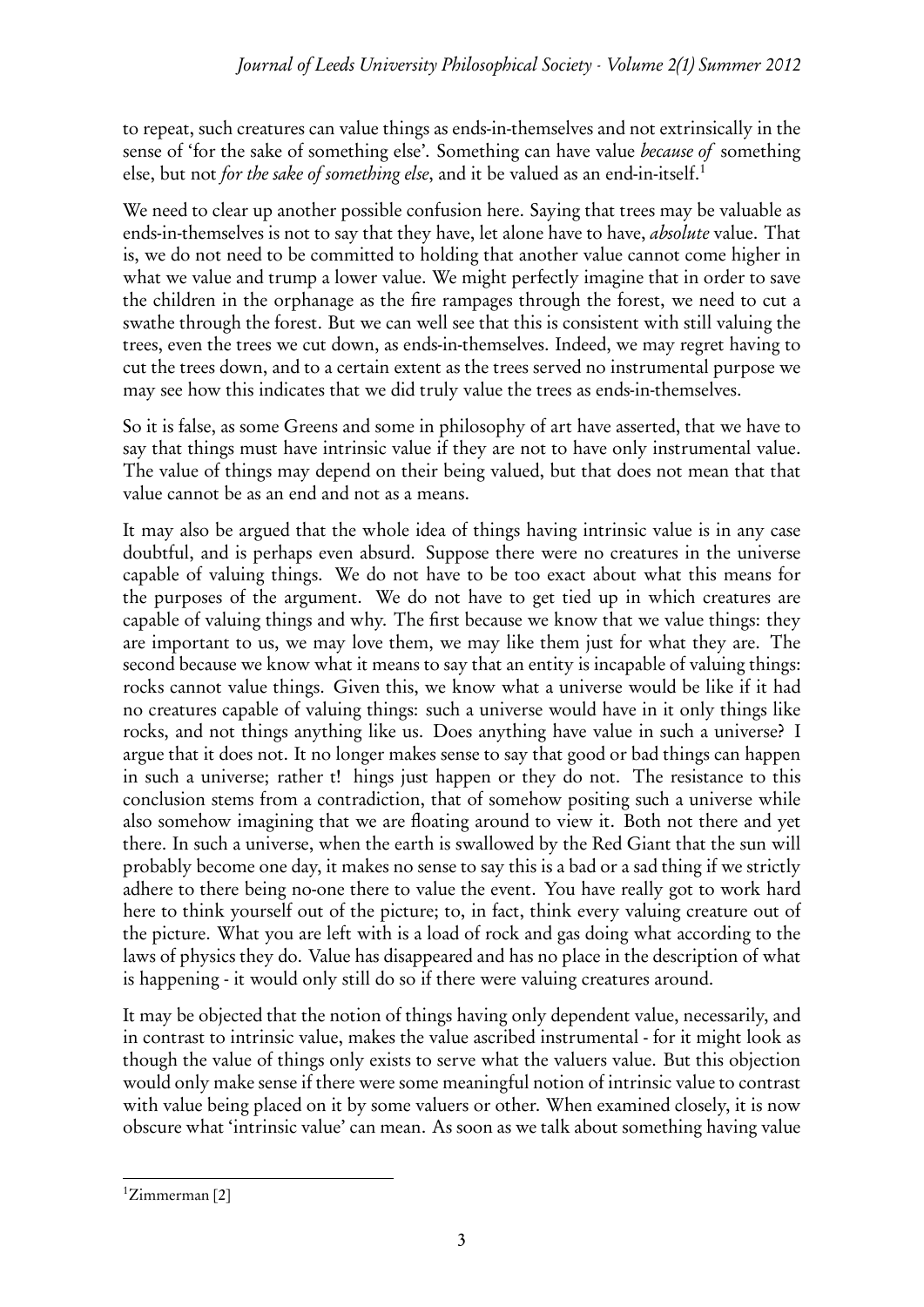we start to talk about things outside of it, and so in this sense all value is dependent on external relations. That does not in any pernicious sense mean that the value is merely instrumental. Without this kind of story we would be stuck with the mystifying assertion that an object just is valuable, and that is that. This leaves one unable to answer how or why it is valuable. This story is ably filled in, and can only be filled in, ! if we refer to valuers, for then the thing has value in respect of what the valuers value. We can then go on to specify what that is. We may want to expand this is by talking of mental attitudes towards certain objects as well as behaviour and dispositions to behave with respect to the object.

Similarly, it might be said that I have given no clear idea of what valuing something as an end-in-itself means, as opposed to valuing it instrumentally. It may be argued that the kind of situation envisaged, whereby something is valued because of what valuers value, must be suppose that the thing valued is valued instrumentally, not as an end-in-itself. So if someone values something because of the way it looks, or because of the effect it has on him, it may be said that the thing in question has value instrumentally because it serves those purposes. But this objection runs the risk of shooting itself in the foot by trivialising the notion of instrumental value to the point where it is meaningless. Suppose I value trees not because of the effect they have on me, but just because I like to know they are there and trees are nice things. If *that's* valuing something instrumentally, then we would be liable to say that everything is therefore valued instrumentally. But t! hen without a contrast with valuing something as an end-in-itself, the notion of valuing something instrumentally becomes meaningless, as would therefore the statement containing that phrase asserting that in the end everything is valued instrumentally when we refer to value in terms of what valuers value.

Suppose I have a rock picked up off a beach in my fireplace, and I say that it is something I value. If I am asked why I value it, I might reply that I think it is beautiful, looks marvellous in the fireplace, and it brings back happy memories of where I found it. I might also show behaviour that indicates that I would be upset or annoyed if it were lost or removed. This does not make the valuation instrumental - it's as non-instrumental as one can get - the rock serves no purpose in anything but a trivial sense of being something that is there that I value. But what account could be given of its value otherwise? I defy anyone to give one that does not surreptitiously refer to what people (valuers) value. This might be the rock's mere existence - odd and unsatisfying though such a reply might be - but even that would refer to something that someone values. It is hard to see what it would mean to say that the rock had value just anyway regardless of what anyone valued.

Another objection might be that the view of value being dependent on valuers, in particular what human persons value, is unacceptably anthropocentric. But the reverse is the case. It is idea the that trees, and other entities in the universe, would have the value they appear to have to us even if we were not around to value them that is anthropocentric. It is an attitude of hubristic hegemony to suppose that the value trees and other (planets, stars) things appear to us to have would remain even if we were not around, and further not to notice the dependence of the value on us and what we value. That is truly anthropocentric. Not only might there be other creatures who value things differently, it is quite possible to think that the things that we value have no value at all once we and all such creatures are gone. To be anthropocentric is to deny that what one would have then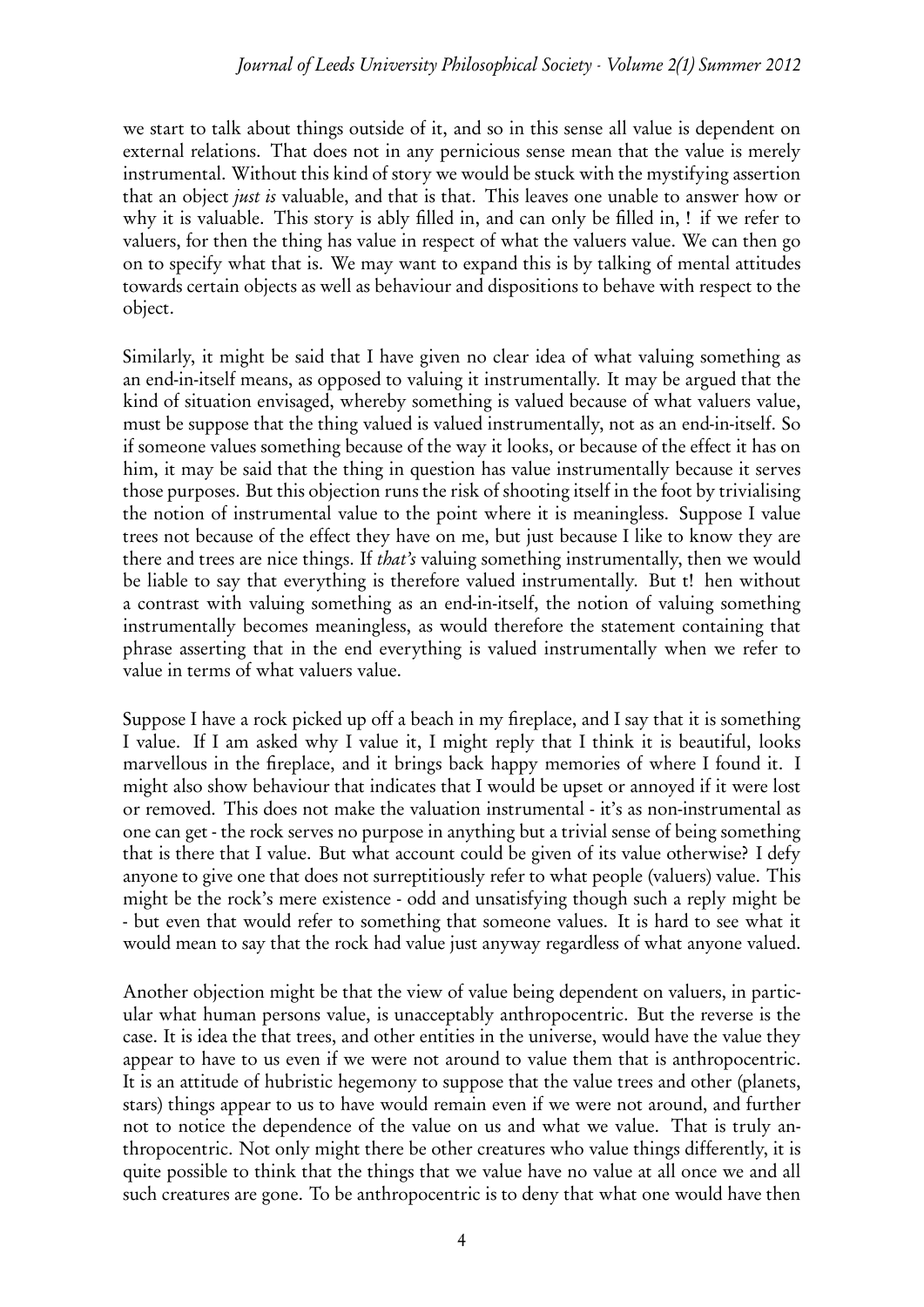would be a universe void of value.<sup>2</sup>

It might be thought that there is an example of something that has intrinsic value, and that is ourselves. But this overlooks the fact that the reason we have value, and may do so apparently independently of valuers, is because we value ourselves, and may do so as an end-in-itself. What we have is not a case of something that is independent of all valuers, but something that may be independent of all other valuers apart from ourselves. So, we are not a case of something that has intrinsic value. Things have value just so long as there is one valuer left in the universe.

In conclusion, therefore, things can have value as ends-in-themselves, not merely instrumental value, without having intrinsic value; and indeed no thing can, as is usually argued, have intrinsic value at all. The former argument stands or falls regardless of whether the latter one does.

<sup>2</sup> Something akin to the bleak but brave vision of Bertrand Russell in 'A Free Man's Worship' [1] p. 47.